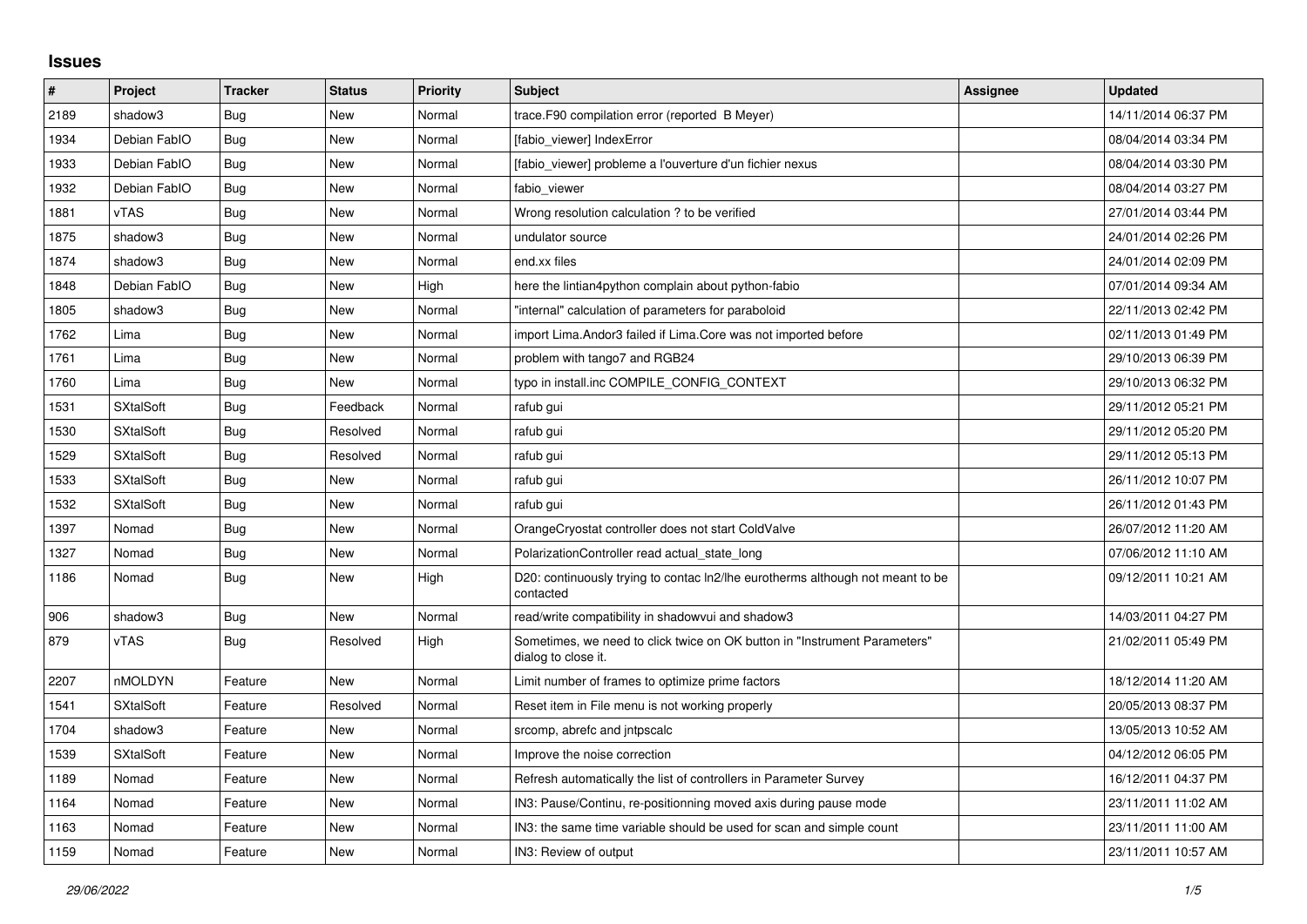| #    | Project       | <b>Tracker</b> | <b>Status</b> | <b>Priority</b> | <b>Subject</b>                                                                                               | <b>Assignee</b>  | <b>Updated</b>      |
|------|---------------|----------------|---------------|-----------------|--------------------------------------------------------------------------------------------------------------|------------------|---------------------|
| 1158 | Nomad         | Feature        | New           | Normal          | IN3: review spy for slitcomponent controller                                                                 |                  | 23/11/2011 10:56 AM |
| 1151 | Nomad         | Feature        | New           | Normal          | IN3: Print a XBU editor                                                                                      |                  | 23/11/2011 09:02 AM |
| 1148 | Nomad         | Feature        | New           | Normal          | IN3: Open scan plot automatically                                                                            |                  | 23/11/2011 08:53 AM |
| 1002 | Nomad         | Feature        | New           | Normal          | Set Division parameter from RioAxis to Axis View                                                             |                  | 06/07/2011 08:08 AM |
| 974  | Nomad         | Feature        | New           | Low             | Missing log message when server stopped                                                                      |                  | 17/06/2011 12:55 PM |
| 775  | CrysFML       | Feature        | New           | Normal          | Graphical CrysFML version using a free GUI library like pilib or japi                                        |                  | 15/03/2011 11:27 PM |
| 1703 | shadow3       | Support        | New           | Normal          | broken link to git repository?                                                                               |                  | 13/05/2013 03:25 PM |
| 1200 | <b>mxCUBE</b> | Support        | New           | Normal          | git pushes should send emails to developer members                                                           |                  | 13/01/2012 02:45 PM |
| 1014 | Nomad         | Support        | New           | Low             | Installation package                                                                                         |                  | 16/08/2011 05:40 PM |
| 797  | vTAS          | Support        | New           | Normal          | Compatibility with other libraries                                                                           |                  | 13/11/2010 06:30 PM |
| 1353 | mxCUBE        | Action         | New           | Normal          | Convert Tine module code to use the Poller module and gevent async watcher<br>for events                     |                  | 28/06/2012 01:45 PM |
| 1199 | mxCUBE        | Action         | New           | Normal          | Make existing hardware objects and bricks ESRF-independent                                                   |                  | 13/01/2012 02:48 PM |
| 1201 | mxCUBE        | Action         | New           | Normal          | Make sure model-view-controller design is properly followed                                                  |                  | 13/01/2012 02:47 PM |
| 2839 | ISPyB4        | ToDo           | New           | Normal          | Create a script/method to check the version of the database and propose to run<br>the missing update scripts |                  | 26/10/2016 12:16 PM |
| 1203 | mxCUBE        | Feature        | New           | Normal          | Keyword change for detector-dependent parameters                                                             | Beteva, Antonia  | 13/01/2012 02:51 PM |
| 565  | vTAS          | Support        | New           | Normal          | Control of all instrument parameters                                                                         | Boehm, Martin    | 18/02/2010 03:59 PM |
| 1468 | Nomad         | Bug            | New           | Normal          | D20: roirate and roisum do not work in conditions                                                            | Cecillon, Franck | 24/10/2012 09:50 AM |
| 1457 | Nomad         | <b>Bug</b>     | New           | Normal          | D20: Time estimation in NoMad Spy wrong for RocCount (at least )                                             | Cecillon, Franck | 11/10/2012 09:26 AM |
| 1456 | Nomad         | <b>Bug</b>     | New           | High            | D20: Fast mode not working when activated directly after ramp mode --<br>SOLVED???                           | Cecillon, Franck | 11/10/2012 09:18 AM |
| 1444 | Nomad         | <b>Bug</b>     | New           | Immediate       | D20: Watchdog/Alert popups                                                                                   | Cecillon, Franck | 26/09/2012 02:47 PM |
| 1443 | Nomad         | Bug            | New           | Urgent          | D20: still more options for cryostat temperature setting                                                     | Cecillon, Franck | 26/09/2012 02:46 PM |
| 1357 | Nomad         | Bug            | New           | Normal          | D20: Conditions-Warnings scatter pop-up windows all over the desktop which<br>remain when inactive           | Cecillon, Franck | 26/09/2012 02:44 PM |
| 1427 | Nomad         | Bug            | New           | Immediate       | D20: RocScan: Detector display does NOT refresh during acquisition                                           | Cecillon, Franck | 31/08/2012 11:30 AM |
| 1365 | Nomad         | Bug            | New           | High            | Spy window places itself in some inconvenient place on the desktop                                           | Cecillon, Franck | 11/07/2012 10:21 AM |
| 1360 | Nomad         | <b>Bug</b>     | New           | Immediate       | Missing sample environments: D20 furnace (and D1B furnace and pool-CF<br>119ILHV49)                          | Cecillon, Franck | 09/07/2012 10:13 AM |
| 1185 | Nomad         | Bug            | <b>New</b>    | High            | D20: High pressure cell values only read when sending set-point                                              | Cecillon, Franck | 09/12/2011 10:20 AM |
| 1184 | Nomad         | <b>Bug</b>     | New           | Normal          | D20: slitm I/r do not always show the right encoder values                                                   | Cecillon, Franck | 09/12/2011 10:20 AM |
| 1167 | Nomad         | <b>Bug</b>     | New           | Immediate       | D20: Changes in fields (title, number of repetitions) NOT taken into account                                 | Cecillon, Franck | 25/11/2011 10:05 AM |
| 1105 | Nomad         | <b>Bug</b>     | New           | High            | Parameter survey viewer not refreshing                                                                       | Cecillon, Franck | 02/11/2011 01:35 PM |
| 1101 | Nomad         | Bug            | New           | High            | time estimation ROC counting                                                                                 | Cecillon, Franck | 02/11/2011 01:14 PM |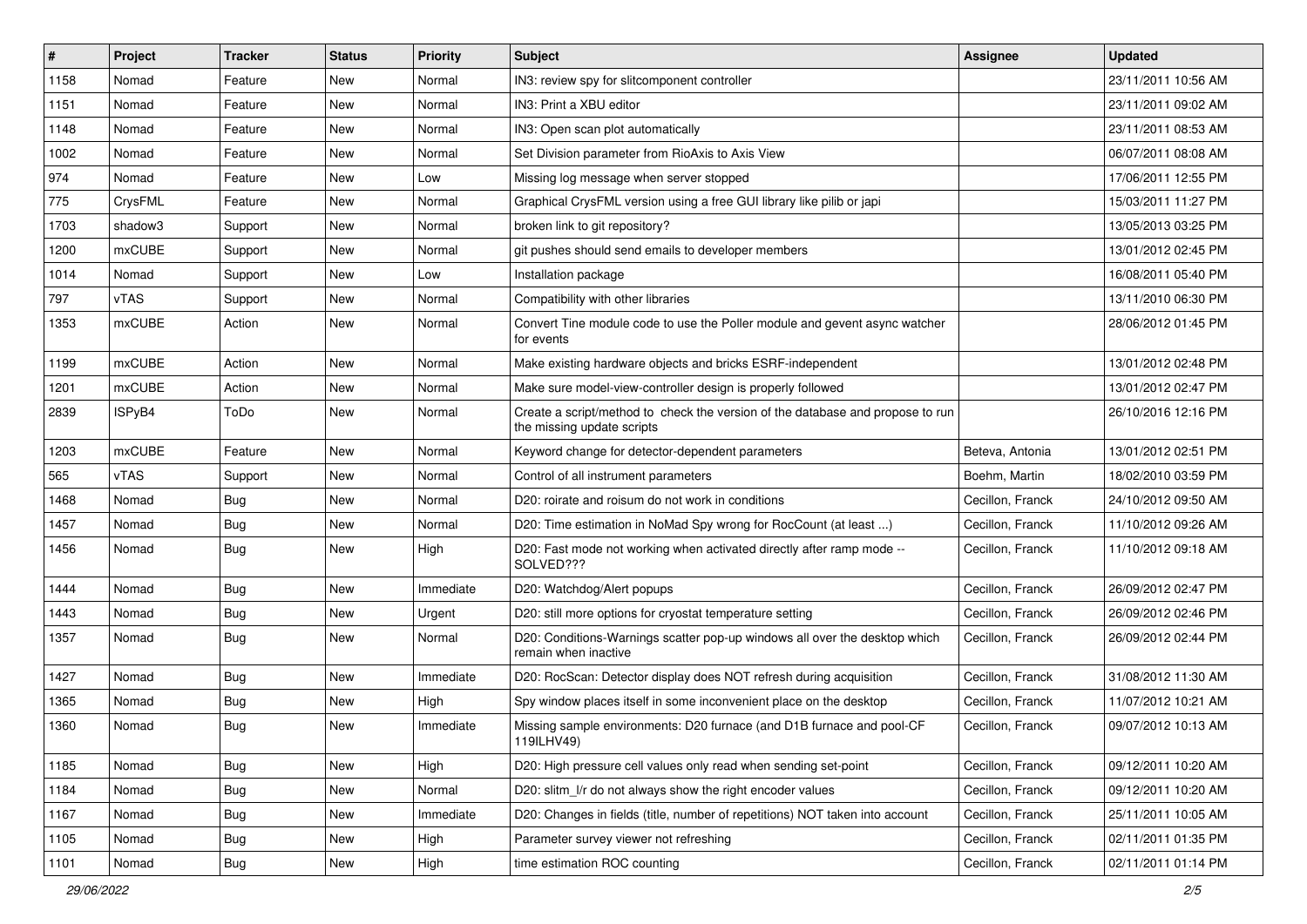| #    | Project          | <b>Tracker</b> | <b>Status</b> | <b>Priority</b> | Subject                                                                                     | <b>Assignee</b>  | <b>Updated</b>      |
|------|------------------|----------------|---------------|-----------------|---------------------------------------------------------------------------------------------|------------------|---------------------|
| 3682 | Nomad            | Feature        | New           | High            | "Wait" and "Count (in time)" commands for D4                                                | Cecillon, Franck | 05/11/2019 10:32 AM |
| 1469 | Nomad            | Feature        | New           | Normal          | D20: ALL "condition families" in Parameter survey !!!                                       | Cecillon, Franck | 24/10/2012 09:54 AM |
| 1459 | Nomad            | Feature        | New           | High            | D20: Get rid of the "Pause" button for D20!                                                 | Cecillon, Franck | 11/10/2012 09:33 AM |
| 1458 | Nomad            | Feature        | New           | Normal          | D20: "Infinity" or "eternity" instead of "999" or "9999" etc.!                              | Cecillon, Franck | 11/10/2012 09:30 AM |
| 1448 | Nomad            | Feature        | New           | Immediate       | D20: Refresh of Parameter survey plots                                                      | Cecillon, Franck | 26/09/2012 02:57 PM |
| 1447 | Nomad            | Feature        | New           | Immediate       | D20: ramps on setpopint (good), regulation and sample (bad!)                                | Cecillon, Franck | 26/09/2012 02:55 PM |
| 1446 | Nomad            | Feature        | New           | High            | D20: coldvalve management module as an example for a comeback of<br>GEORGE's "dials"        | Cecillon, Franck | 26/09/2012 02:53 PM |
| 1445 | Nomad            | Feature        | New           | High            | D20: Conditions (If in launchpad AND watchdog/alert)                                        | Cecillon, Franck | 26/09/2012 02:51 PM |
| 1376 | Nomad            | Feature        | New           | High            | D20 and others: automatic parameter survey after midnight and three further<br>options      | Cecillon, Franck | 16/07/2012 11:31 AM |
| 1355 | Nomad            | Feature        | <b>New</b>    | High            | D20: Switch applying tolerance between regulation and sample in the<br>launchpad            | Cecillon, Franck | 12/07/2012 01:22 PM |
| 1366 | Nomad            | Feature        | New           | High            | D20: beam parameters (sample pressure Psample) in SPY!                                      | Cecillon, Franck | 11/07/2012 05:13 PM |
| 1364 | Nomad            | Feature        | New           | High            | Furnace PID - more flexibility                                                              | Cecillon, Franck | 11/07/2012 10:12 AM |
| 1359 | Nomad            | Feature        | New           | High            | cryofurnace 119ILHV49 missing as sample environment                                         | Cecillon, Franck | 07/07/2012 05:37 PM |
| 1354 | Nomad            | Feature        | New           | High            | Conditions: Warnings - variables, values in messages and time parameters                    | Cecillon, Franck | 02/07/2012 03:26 PM |
| 1165 | Nomad            | Feature        | <b>New</b>    | Normal          | D20: have analogon to the mad command "MOV" in contrast to "POS"!                           | Cecillon, Franck | 24/11/2011 11:33 AM |
| 1140 | Nomad            | Feature        | New           | High            | D20: Call/SMS local contact/instrument responsible when timeout in ROC count<br>mode        | Cecillon, Franck | 21/11/2011 01:11 PM |
| 1139 | Nomad            | Feature        | New           | High            | D20: Call/SMS local contact/instrument responsible when Nomad Server<br>crashes             | Cecillon, Franck | 21/11/2011 01:11 PM |
| 1138 | Nomad            | Feature        | New           | High            | D20: Call/SMS local contact/instrument responsible when high pressure drops<br>to zero      | Cecillon, Franck | 21/11/2011 01:09 PM |
| 1118 | Nomad            | Feature        | New           | Normal          | D20: Monochromator setting - curvature                                                      | Cecillon, Franck | 08/11/2011 09:41 AM |
| 1110 | Nomad            | Feature        | New           | High            | D20: copy-paste of text into fields                                                         | Cecillon, Franck | 02/11/2011 02:22 PM |
| 1108 | Nomad            | Feature        | New           | Normal          | D20: Define sample temperature range, when outside consider sample stick as<br>disconnected | Cecillon, Franck | 02/11/2011 02:07 PM |
| 1107 | Nomad            | Feature        | New           | High            | Choose wether tolerance applied on Treg or Tsample in launchpad                             | Cecillon, Franck | 02/11/2011 02:00 PM |
| 1100 | Nomad            | Feature        | New           | Normal          | stop nosave                                                                                 | Cecillon, Franck | 02/11/2011 01:06 PM |
| 1709 | <b>SXtalSoft</b> | <b>Bug</b>     | Resolved      | Normal          | Image transformation is not working                                                         | Cermak, Petr     | 24/05/2013 06:59 PM |
| 1698 | <b>SXtalSoft</b> | Bug            | New           | Normal          | file location                                                                               | Cermak, Petr     | 24/05/2013 11:08 AM |
| 1544 | <b>SXtalSoft</b> | Feature        | New           | Normal          | Colours for unindexed peaks                                                                 | Cermak, Petr     | 20/05/2013 08:38 PM |
| 1540 | <b>SXtalSoft</b> | Feature        | Assigned      | Normal          | Preferences: Contrast dialog: Min-Max, color                                                | Cermak, Petr     | 24/01/2013 02:35 PM |
| 1542 | SXtalSoft        | Feature        | New           | Normal          | Saving the state of a session to recover it later                                           | Cermak, Petr     | 04/12/2012 06:08 PM |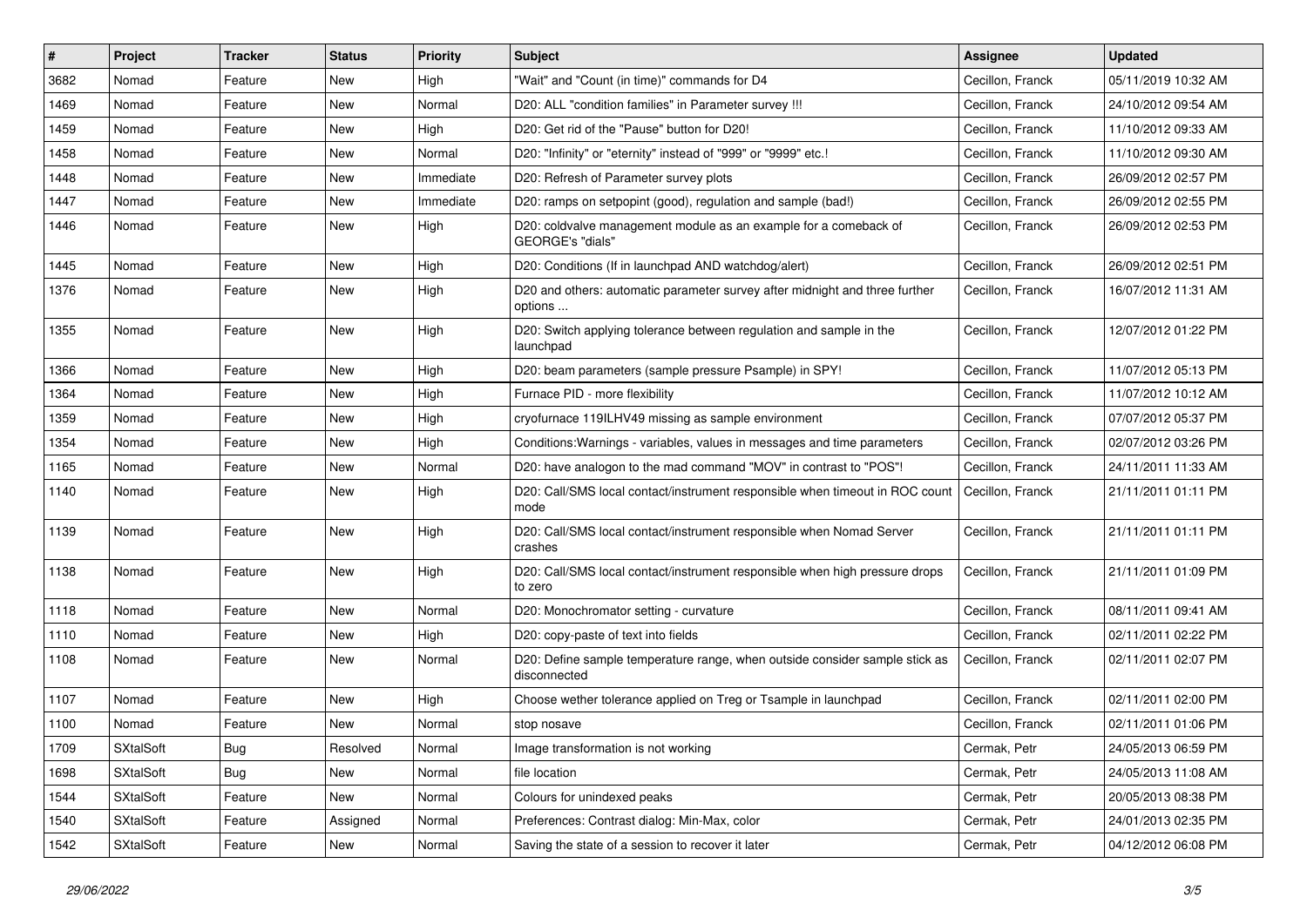| $\sharp$ | Project                          | <b>Tracker</b> | <b>Status</b> | <b>Priority</b> | <b>Subject</b>                                                                              | <b>Assignee</b>            | <b>Updated</b>      |
|----------|----------------------------------|----------------|---------------|-----------------|---------------------------------------------------------------------------------------------|----------------------------|---------------------|
| 1732     | Lima                             | Action         | New           | Normal          | Maxipix Plugin: Migrate python code to C++                                                  | Claustre, Laurent          | 17/07/2013 07:03 PM |
| 2250     | LAMP                             | Feature        | New           | High            | Cosmos: Add possibility to read and work with nexus files.                                  | Gonzalez, Miguel           | 27/02/2015 12:04 PM |
| 1923     | LAMP                             | Maintenance    | Feedback      | Normal          | D17 going to NeXus                                                                          | Gonzalez, Miguel           | 23/07/2015 02:07 PM |
| 2254     | LAMP                             | Feature        | New           | Normal          | Sim Cards: review to include a typical workflow for each instrument/technic.                | Johnson, Mark Robert       | 27/02/2015 03:05 PM |
| 1548     | Lima                             | <b>Bug</b>     | New           | Normal          | Xpad plugin: move task inside the plugin                                                    | Langlois, Florent          | 17/12/2012 02:56 PM |
| 1234     | Nomad                            | <b>Bug</b>     | New           | High            | Generic scan list not refreshed                                                             | legoc, yannick             | 20/02/2012 03:34 PM |
| 1180     | Nomad                            | Feature        | New           | Normal          | Save scan range configuration by (controller, property)                                     | legoc, yannick             | 30/11/2011 08:59 AM |
| 616      | <b>XOP Neutron</b><br>Scattering | Support        | New           | Normal          | Add help file to the repository                                                             | Lelièvre-Berna, Eddy       | 31/03/2010 11:59 AM |
| 1091     | Nomad                            | <b>Bug</b>     | <b>New</b>    | Normal          | Write mask in energy mode                                                                   | Locatelli, Jerome          | 28/10/2011 11:03 AM |
| 1034     | Nomad                            | Feature        | Assigned      | Normal          | IN16 - IN13 - IN10 elastic scan temp data file                                              | Locatelli, Jerome          | 06/09/2011 09:10 AM |
| 1001     | Nomad                            | Feature        | Assigned      | Normal          | Generic sequencer                                                                           | Locatelli, Jerome          | 06/07/2011 07:58 AM |
| 1269     | Lima                             | Feature        | New           | Normal          | ADSC: Change the functionning of the exposure time / Stop acquisition                       | NOUREDDINE, Arafat         | 19/07/2012 11:56 AM |
| 1435     | Nomad                            | Bug            | New           | Normal          | "More options" in NomadGUI is blocked                                                       | Ortiz, Helene              | 24/09/2012 03:59 PM |
| 1177     | Nomad                            | <b>Bug</b>     | Resolved      | Normal          | IN3: buttons (stop, pause, continu) always linked to the launch pad                         | Ortiz, Helene              | 02/07/2012 01:18 PM |
| 1240     | Nomad                            | Feature        | Resolved      | Normal          | Add pause button in settings tab plugins when possible                                      | Ortiz, Helene              | 02/03/2012 09:24 AM |
| 1198     | mxCUBE                           | Action         | New           | Normal          | Explicit abstract interfaces for Hardware Objects                                           | Oscarsson, Marcus          | 13/01/2012 11:32 AM |
| 2036     | nMOLDYN                          | Bug            | <b>New</b>    | High            | documentation generation                                                                    | Pellegrini, Eric           | 02/07/2014 10:33 AM |
| 1510     | Lima                             | <b>Bug</b>     | New           | Normal          | simulator test suite left files on the filesystem                                           | Petitdemange,<br>Sebastien | 03/12/2012 09:33 AM |
| 1697     | Lima                             | Feature        | <b>New</b>    | Normal          | Add the possibility to get the list of available trigger modes by camera                    | Petitdemange,<br>Sebastien | 18/07/2013 01:51 PM |
| 1191     | Lima                             | Feature        | New           | Normal          | Having the possibility to get the last error message                                        | Petitdemange,<br>Sebastien | 08/03/2013 03:53 PM |
| 878      | vTAS                             | <b>Bug</b>     | Resolved      | Urgent          | up and down arrow in instrument list                                                        | Raoul, Yannick             | 21/02/2011 05:47 PM |
| 539      | vTAS                             | <b>Bug</b>     | Feedback      | Normal          | wrong data display for data file that contains Flatcone AND POLAN:                          | Raoul, Yannick             | 21/02/2011 11:20 AM |
| 546      | vTAS                             | <b>Bug</b>     | New           | High            | Polarised neutron data                                                                      | Raoul, Yannick             | 08/02/2010 02:44 PM |
| 850      | vTAS                             | Feature        | Resolved      | Normal          | initial state [Jiri]                                                                        | Raoul, Yannick             | 27/11/2013 03:03 PM |
| 860      | vTAS                             | Feature        | Resolved      | Normal          | AppleJavaExtensions, compile on Windows platform                                            | Raoul, Yannick             | 21/02/2011 11:28 AM |
| 564      | vTAS                             | Feature        | New           | Normal          | Re-organisation of instrument parameter panel, up-dating A2,A4 and A6 with<br>actual values | Raoul, Yannick             | 18/02/2010 03:57 PM |
| 562      | vTAS                             | Feature        | New           | High            | Validation button for parameters in right upper window                                      | Raoul, Yannick             | 18/02/2010 03:48 PM |
| 558      | vTAS                             | Feature        | New           | Normal          | Data import - better error messages                                                         | Raoul, Yannick             | 12/02/2010 06:45 PM |
| 557      | vTAS                             | Feature        | New           | Low             | Panel Experiment - input validation through a button                                        | Raoul, Yannick             | 12/02/2010 06:43 PM |
| 556      | vTAS                             | Feature        | New           | Normal          | Panel Status <-- should quote "FlatCone" and the ref. channel                               | Raoul, Yannick             | 12/02/2010 06:42 PM |